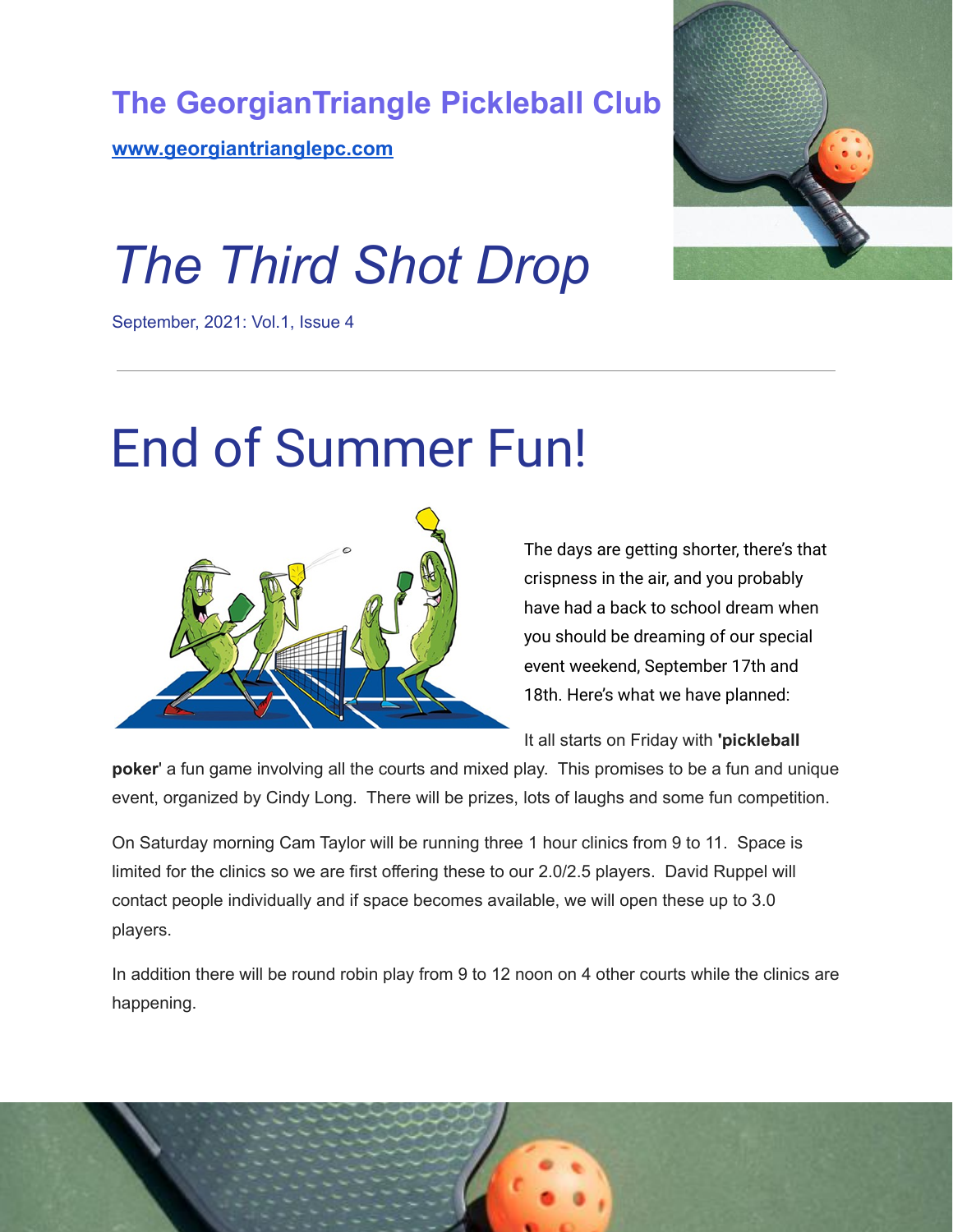Finally, on Saturday afternoon from 12 to 3pm we will be offering play for intermediate/advanced players (3.5+), organized by Richard Box. You can sign up for these events on Player Line Up by the end of the day on Sunday Sept. 5th. Looking forward to seeing you for this fun event.

### Thank You Jennifer



Serving on the Board of Directors for GTPC, a non-profit volunteer organization, requires a person willing to give time, effort and passion. We were lucky enough to have such a person in our outgoing treasurer Jennifer Naumovski. Jenn has decided to step down from her duties with the GTPC and we want to extend a heartfelt thank you to her.

Thank you to Jennifer for sharing her skills and expertise. Jenn's knowledge as an accountant and skills as a small business owner, have enabled GTPC to increase and manage memberships. Since Jenn joined the Board of Directors in 2019, we have seen great growth in our membership . Her technological expertise in applications such as QuickBooks and Google Sheets helped keep the club organized and remain financially secure. Her knowledge of social media platforms has enabled the GTPC website to stay current and informative.

We are so grateful for her donation of time, talent and leadership. We know there are new and exciting things ahead for her and her family and look forward to seeing Jenn on the courts.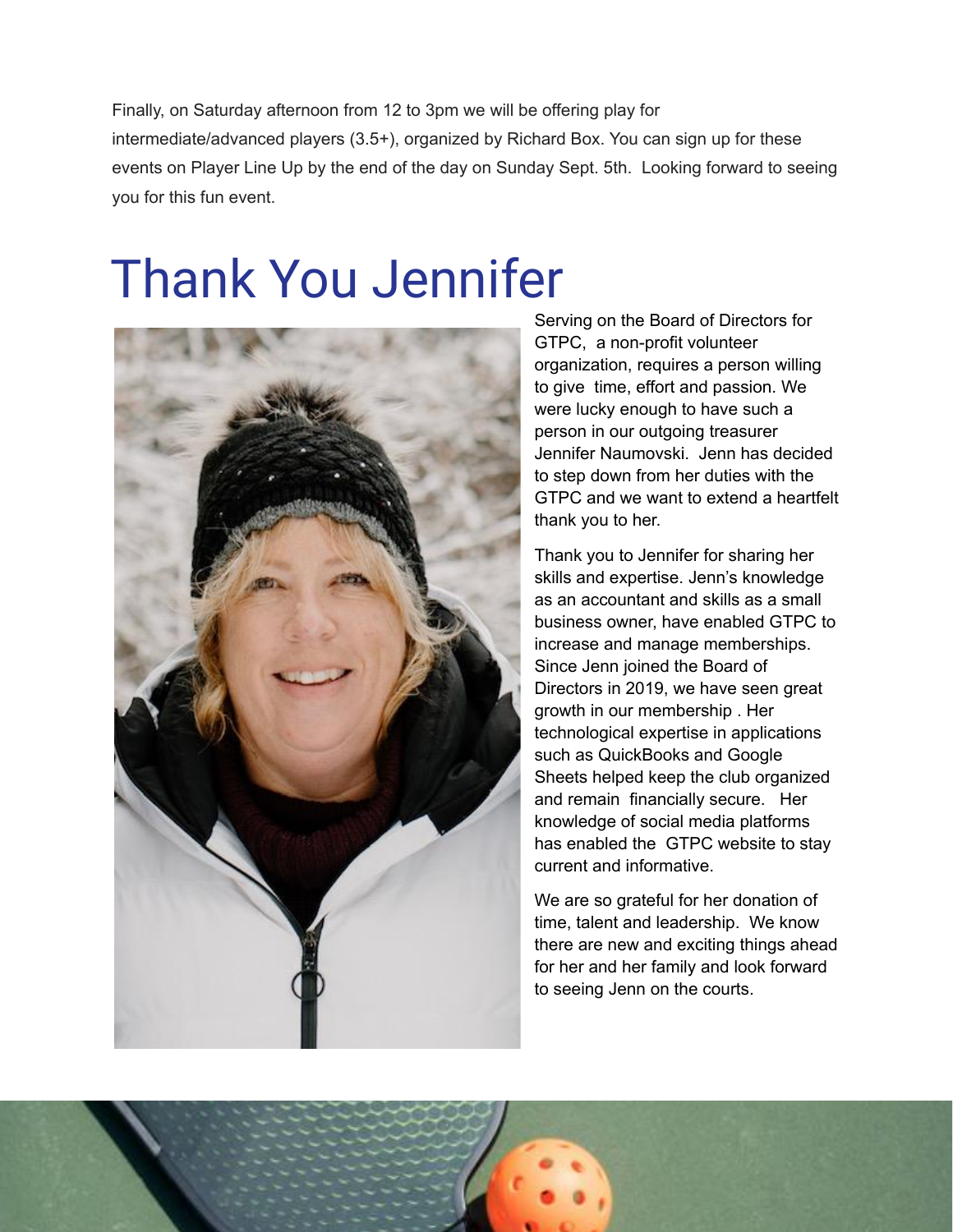#### Welcome Andrea and Brenda!

We would like to welcome Andrea Williams and Brenda Wretham to our board. Both Andrea and Brenda bring a wealth of experience and expertise to our Board and we are grateful to have them.

#### Want to serve on the board?

We are looking for a person to join our board who has experience with accounting, book-keeping, and Quickbooks. If you're that person, send us an email at georgiantrianglepc@gmail.com.

### Court Hosts, We Need Court Hosts!

September is here and the club is looking for court host volunteers. Court hosts collect guest fees, organize play formats, set up and dismantle nets and ensure we are covid-19 compliant.



We require court hosts for the following dates:

Wednesday, September 22nd, 29th Saturday, September 25<sup>th</sup>

GTPC is a non-profit club that relies solely on volunteers such as yourself. Any time you can donate would be greatly appreciated.

If you have any questions, lob an email to Cindy Long at 109contract@gmail.com

**Indoor Play will begin in October. Check our website over the next few weeks for announcements of dates, times and locations.**

Please refer to our **[website](http://www.georgiantrianglepc.com)** over the next few weeks for updates and more information.